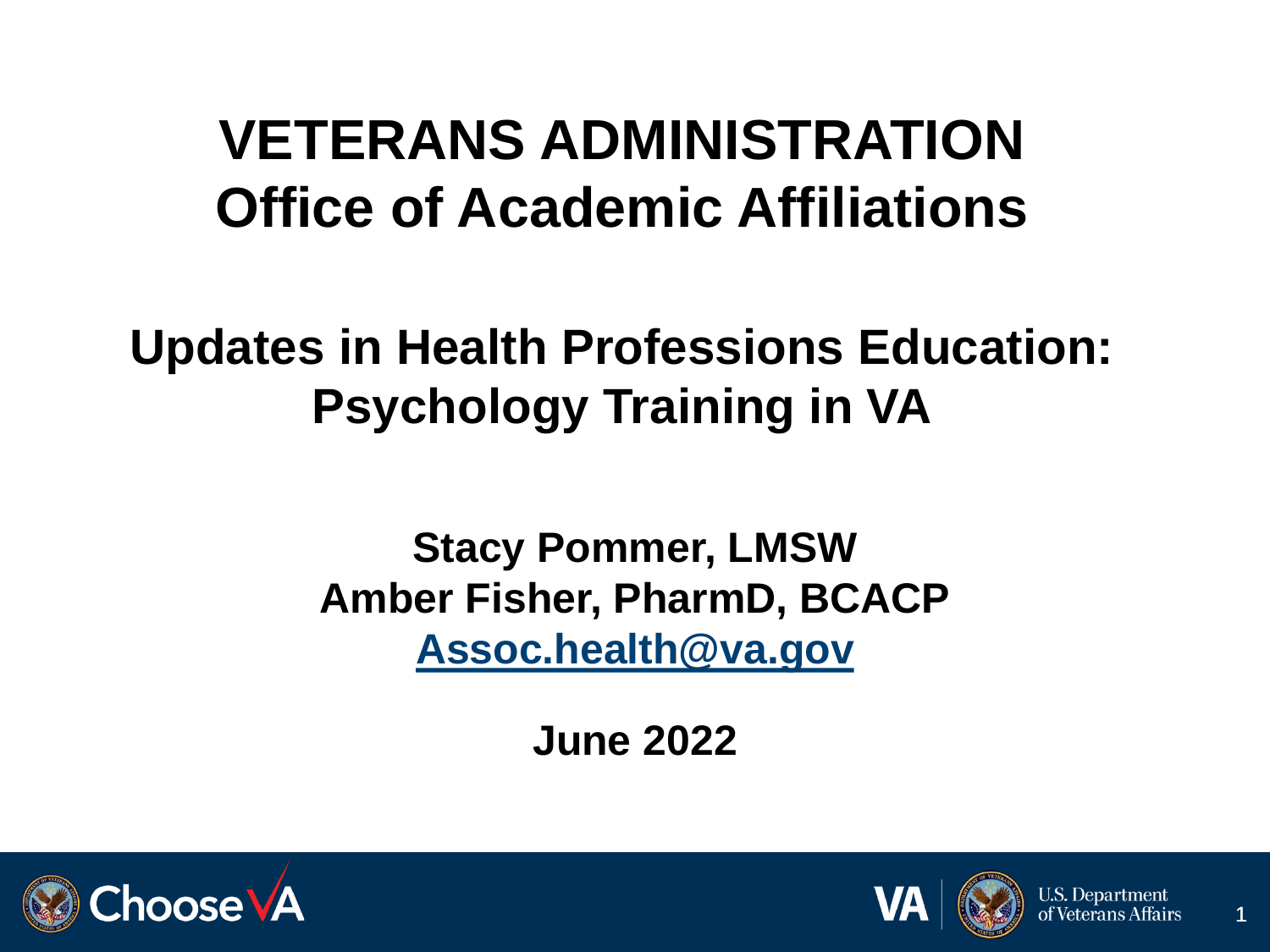# **Learning Objectives**

After the presentation, VAPLC attendees will be able to:

- 1. Summarize two historical events in VA Health Professions Education (HPE) over the past year.
- 2. Describe the changes in VA's reliance on telehealth modalities and telework created by the COVID-19 pandemic.
- 3. Explain two innovative systems and resources to support HPE that are under development at VA's Office of Academic Affiliations (OAA).
- 4. Understand ongoing health professions trainee (HPT) recruitment and hiring efforts used to fill critical vacancies.



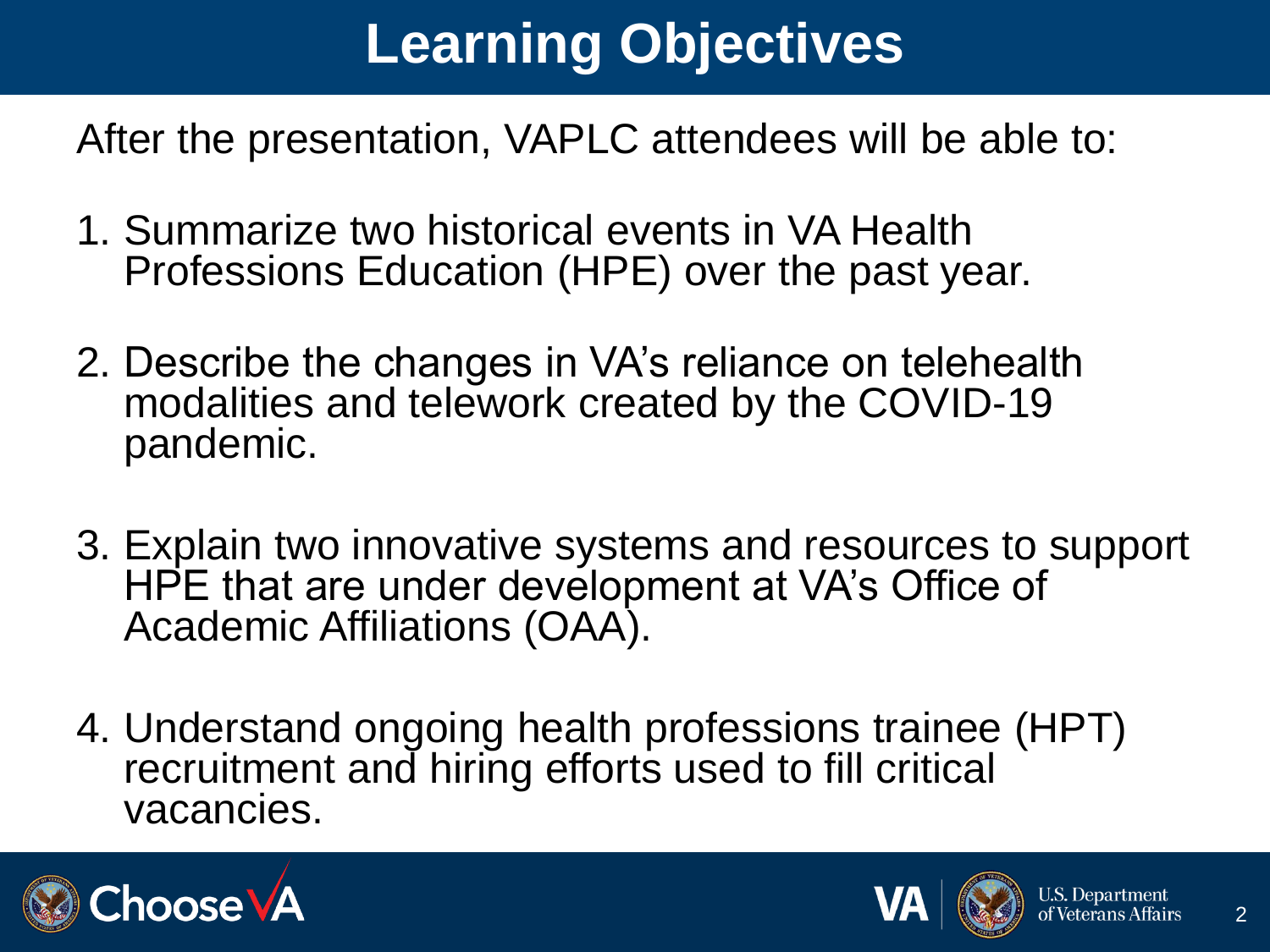#### **Health Professions Education in VA**

**Mission: Educate for VA and the Nation and provide quality clinical care.** 

- **VA Public Affairs**
	- On January 2021, OAA celebrated the 75<sup>th</sup> anniversary of affiliate partnerships

[Passion to Learn, Power to Heal: Our Story](https://content.yudu.com/web/448fx/0A448g9/75thAnniversary2021/html/index.html?origin=reader)

• In 2022, VA Secretary announced the inaugural HPE week March 14-18



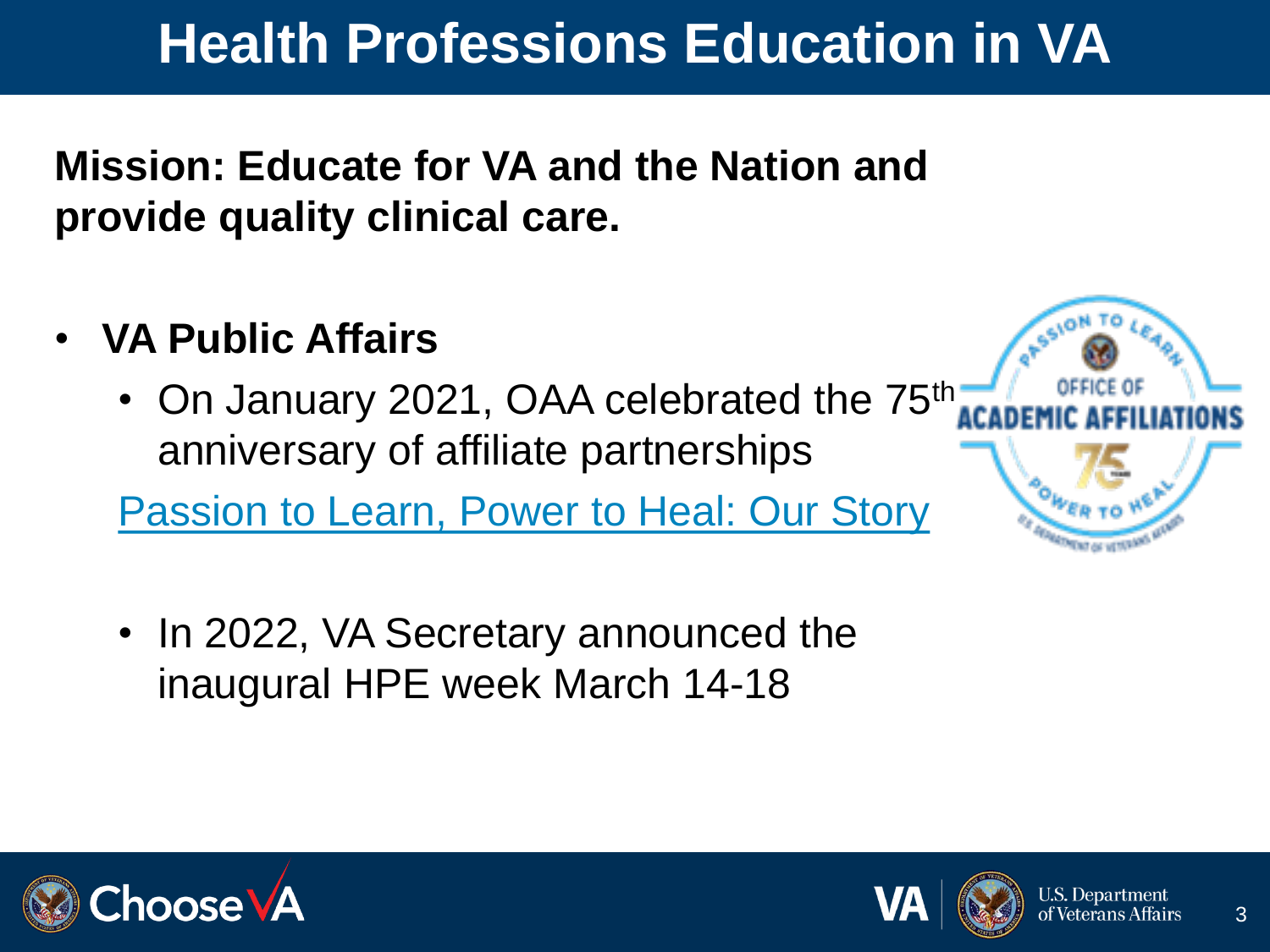## **Health Professions Training in VA**

- Associated Health Education (AHE)
	- Over 60 health professions
	- 113,000 total HPTs rotated in VA Academic Year (AY) 2020-21
	- 20,500 AHE HPTs AY 2020-21
	- 17 funded AHE professions (\$145M)
	- Over 80% AHE portfolio is without compensation (WOC)





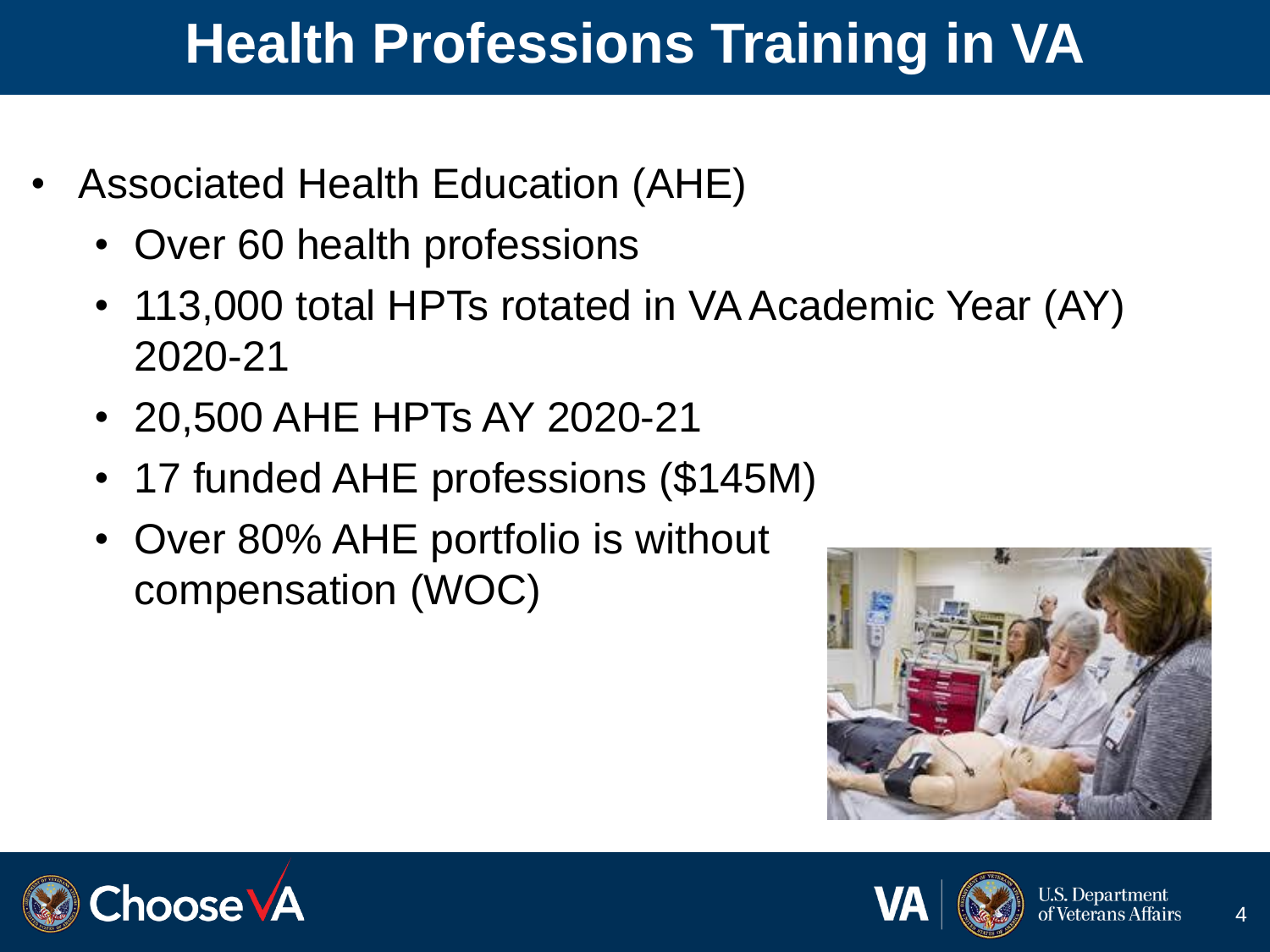### **Health Professions Training in VA**

#### **[AHE Fact Sheet](https://dvagov.sharepoint.com/sites/VHAOAA/public/Stats/Forms/Thumbnails.aspx?id=%2Fsites%2FVHAOAA%2Fpublic%2FStats%2FOAA%20Service%20Line%20Fact%20Sheet_AHE_CY22%20FINAL%2Epdf&parent=%2Fsites%2FVHAOAA%2Fpublic%2FStats)**

- Psychology is the largest funded profession in AHE portfolio (\$51.3M)
- VA medical facilities receive \$84K per paid HPT position per year for operations (VESS funds)





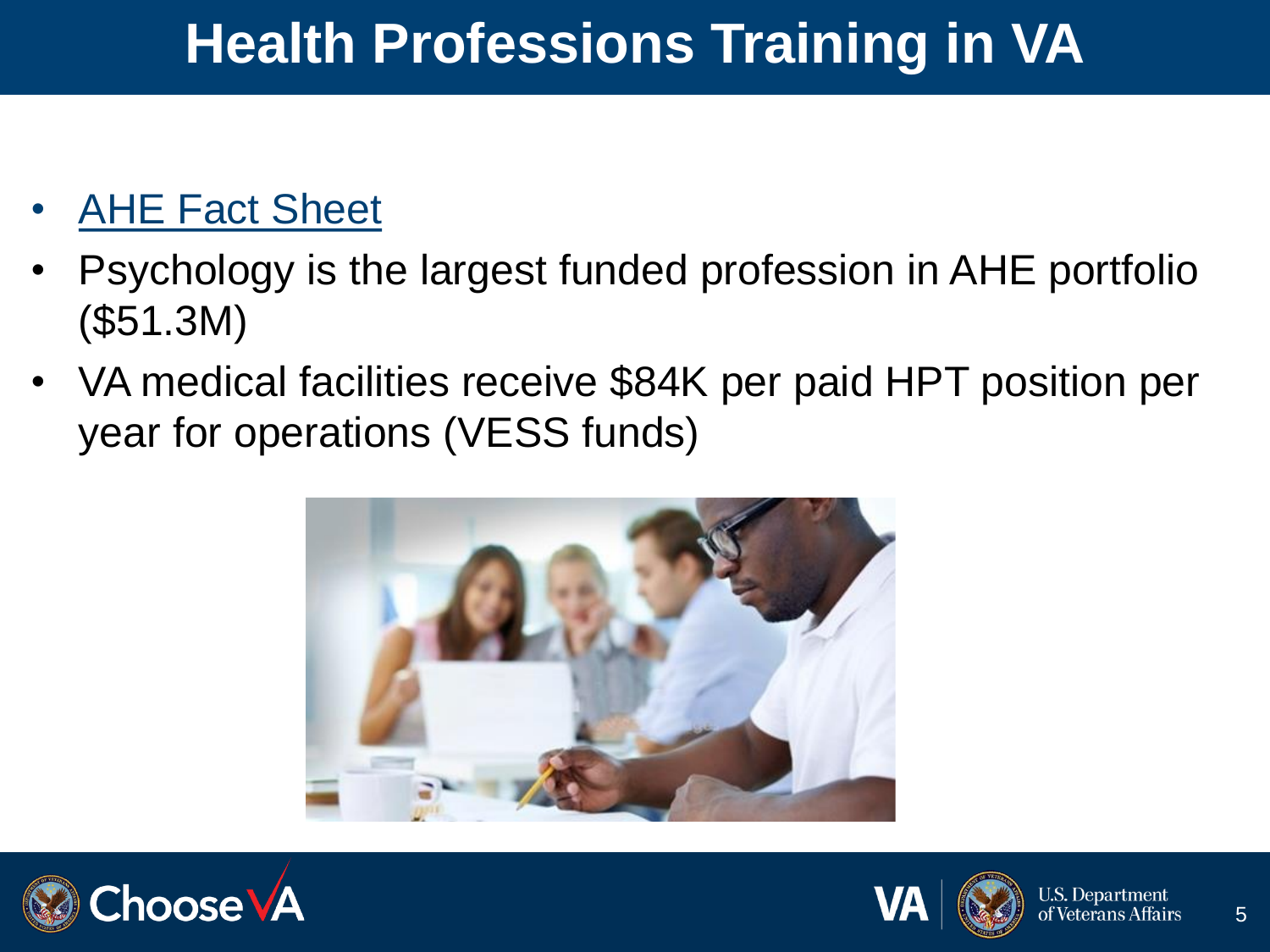# **Psychology Training Data**

- VA has internships in all 50 states, Puerto Rico and DC
- 20% of accredited internship positions nationally are in VA
- 50% of accredited residency positions in VA

|                                | <b>Internship</b> | <b>Postdoctoral</b><br><b>Residency/Fellowship</b> |
|--------------------------------|-------------------|----------------------------------------------------|
| # Programs                     | 129               | $120 + (AHE)$<br>21 (AF)                           |
| # Funded<br><b>Positions</b>   | 711               | 455 (AHE)<br>98 (AF) AY 21-22 only                 |
| # Filled Positions<br>AY21-22  | 693               | 454 (AHE)                                          |
| # Filled Positions<br>AY 22-23 | 678               | 397 (AHE)                                          |



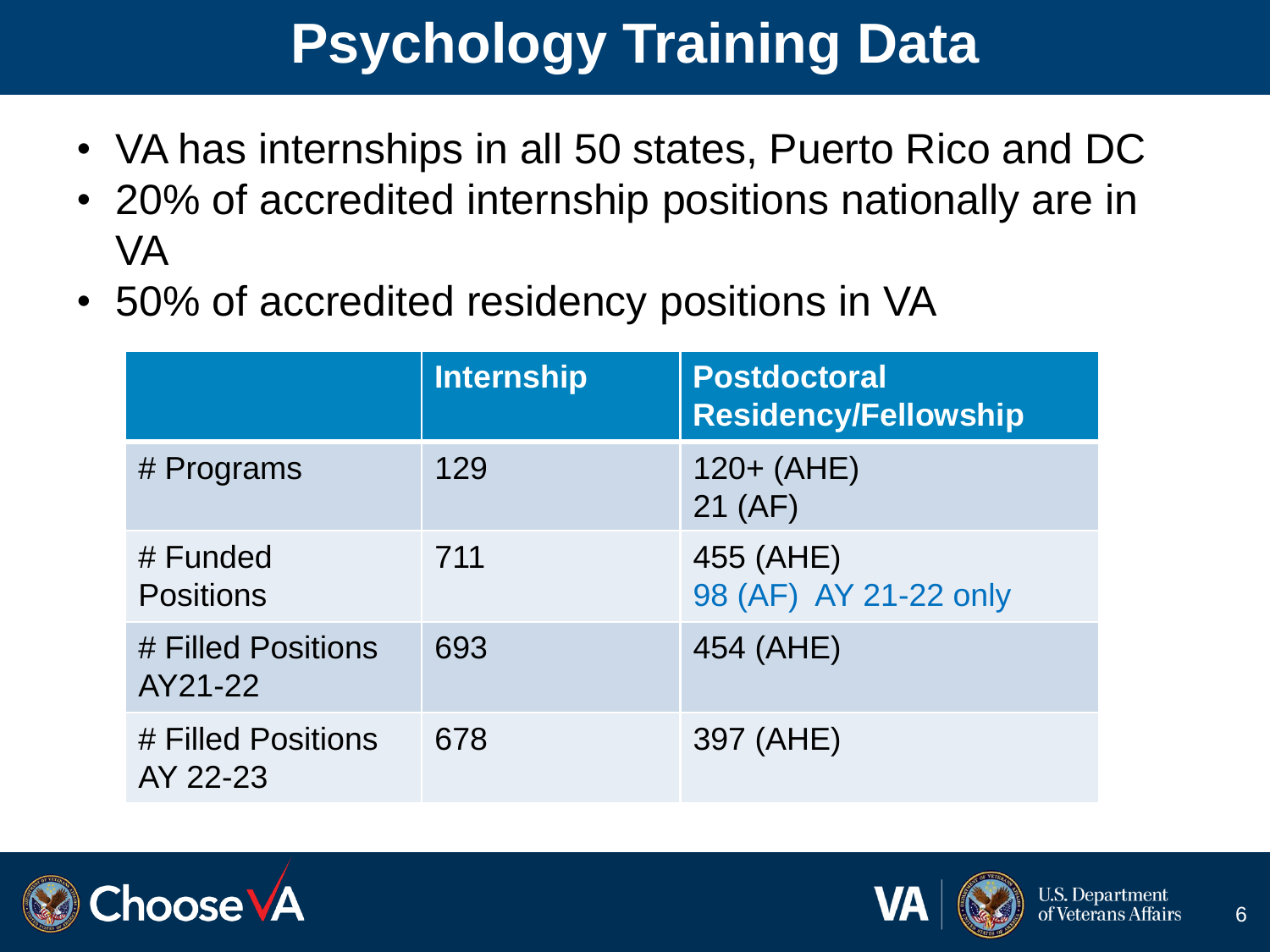#### **Trainee Satisfaction Survey: AY 2020-21**

| <b>DOMAIN</b>                                  | <b>PSYCHOLOGY HPT</b><br>% SATISFIED<br>$(N=961)$ | <b>NATIONAL HPT %</b><br><b>SATISFIED (N=14,739)</b> |
|------------------------------------------------|---------------------------------------------------|------------------------------------------------------|
| BEFORE how likely to consider VA<br>employment | 75.7                                              | 53.5                                                 |
| AFTER how likely to consider VA<br>employment  | 85.5                                              | 72.3                                                 |
| <b>OVERALL, how satisfied</b>                  | 93.7                                              | 91.4                                                 |
| Treated with respect at work                   | 96.6                                              | 95.3                                                 |
| <b>Clinical Faculty/Preceptors</b>             | 94.5                                              | 94.3                                                 |
| <b>VA Learning Environment</b>                 | 96.3                                              | 91.7                                                 |
| <b>VA Physical Environment</b>                 | 82.9                                              | 85.5                                                 |
| <b>VA Working Environment</b>                  | 91.7                                              | 92.6                                                 |
| <b>Trainee Onboarding Experience</b>           | 78.9                                              | 78.0                                                 |



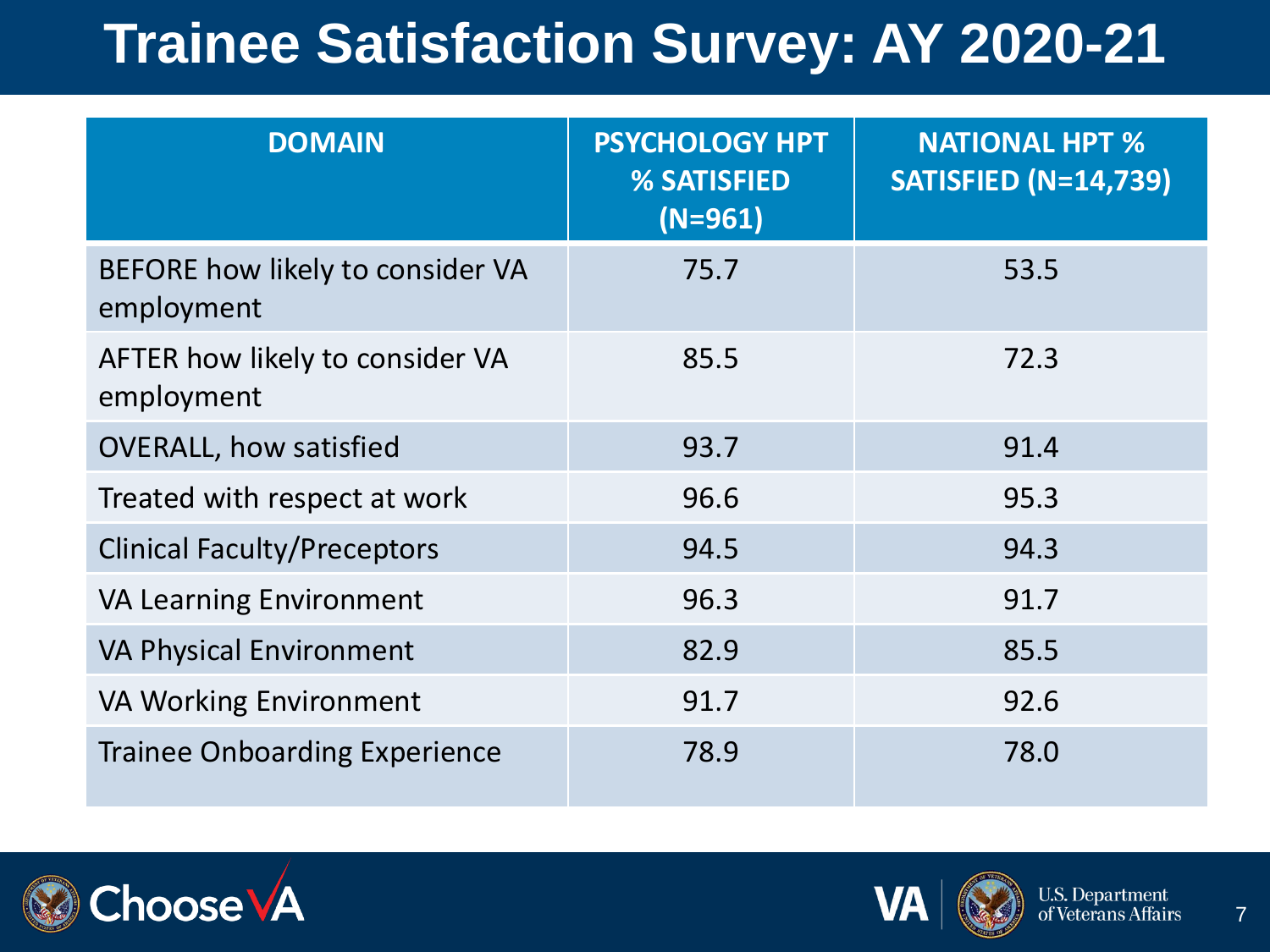#### **Telesupervision: Pre-COVID**



- *Trainee-focused* telesupervision (TS) (e.g., mentorship, discussion of cases outside of patient encounters) is **allowed** regardless of COVID in consultation with accreditation guidelines
- *Clinical supervision* **must be in the same location** regardless of modality of treatment



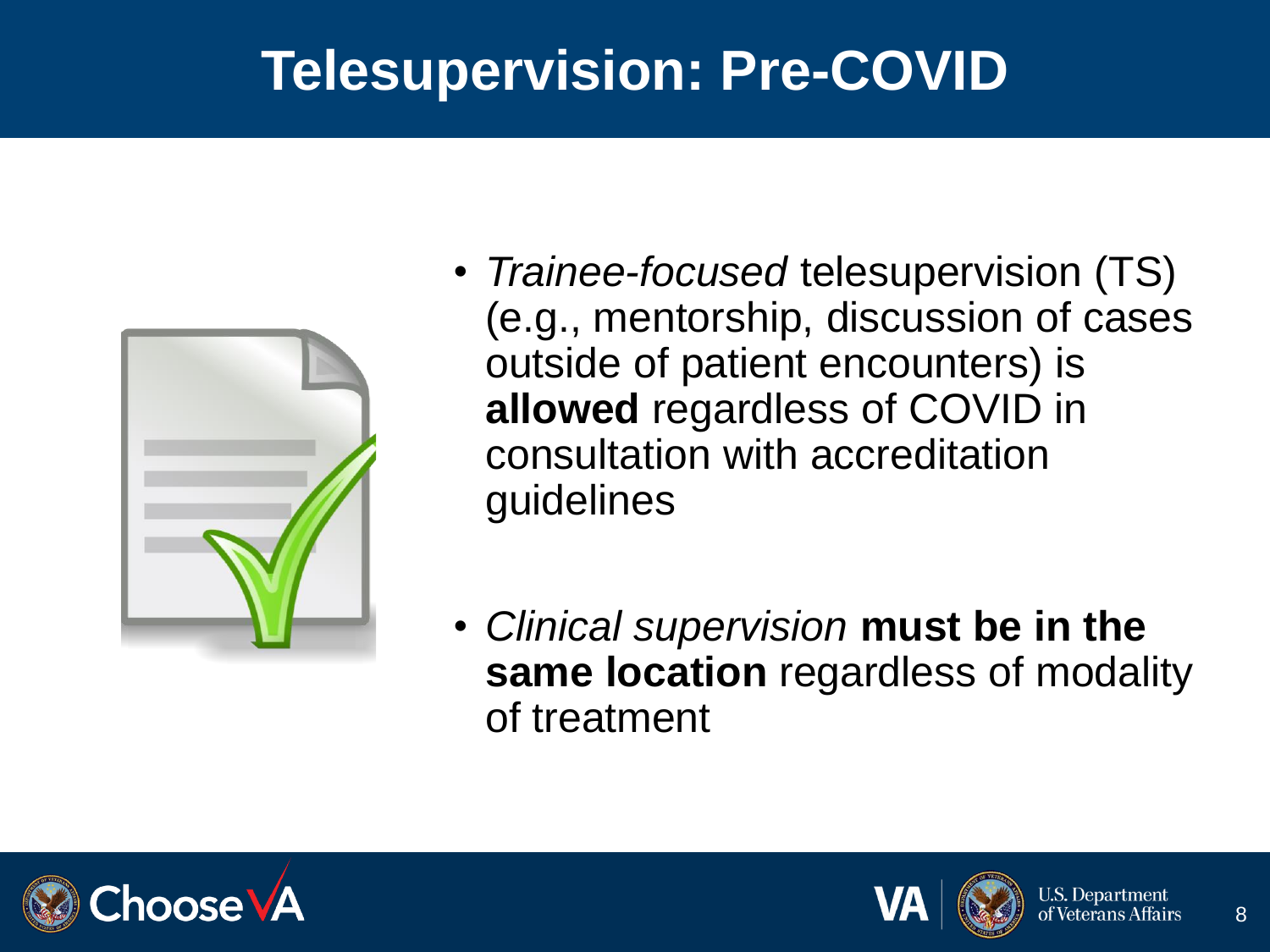# **Telesupervision: Impact of COVID-19**

- In March 2020, OAA provided emergency authorization for use of telework/telesupervision (TW/TS) during pandemic
	- [COVID-19 Updates](https://dvagov.sharepoint.com/sites/VHAOAA/public/SitePages/COVID-19%20Updates.aspx)
- Telehealth (TH) visits where HPTs are **not co-located** with the supervisor and the patient are **permitted** during national emergency
- In January 2021, National Defense Authorization Act confirmed that VA healthcare professionals, including HPTs, may deliver TH care across state lines



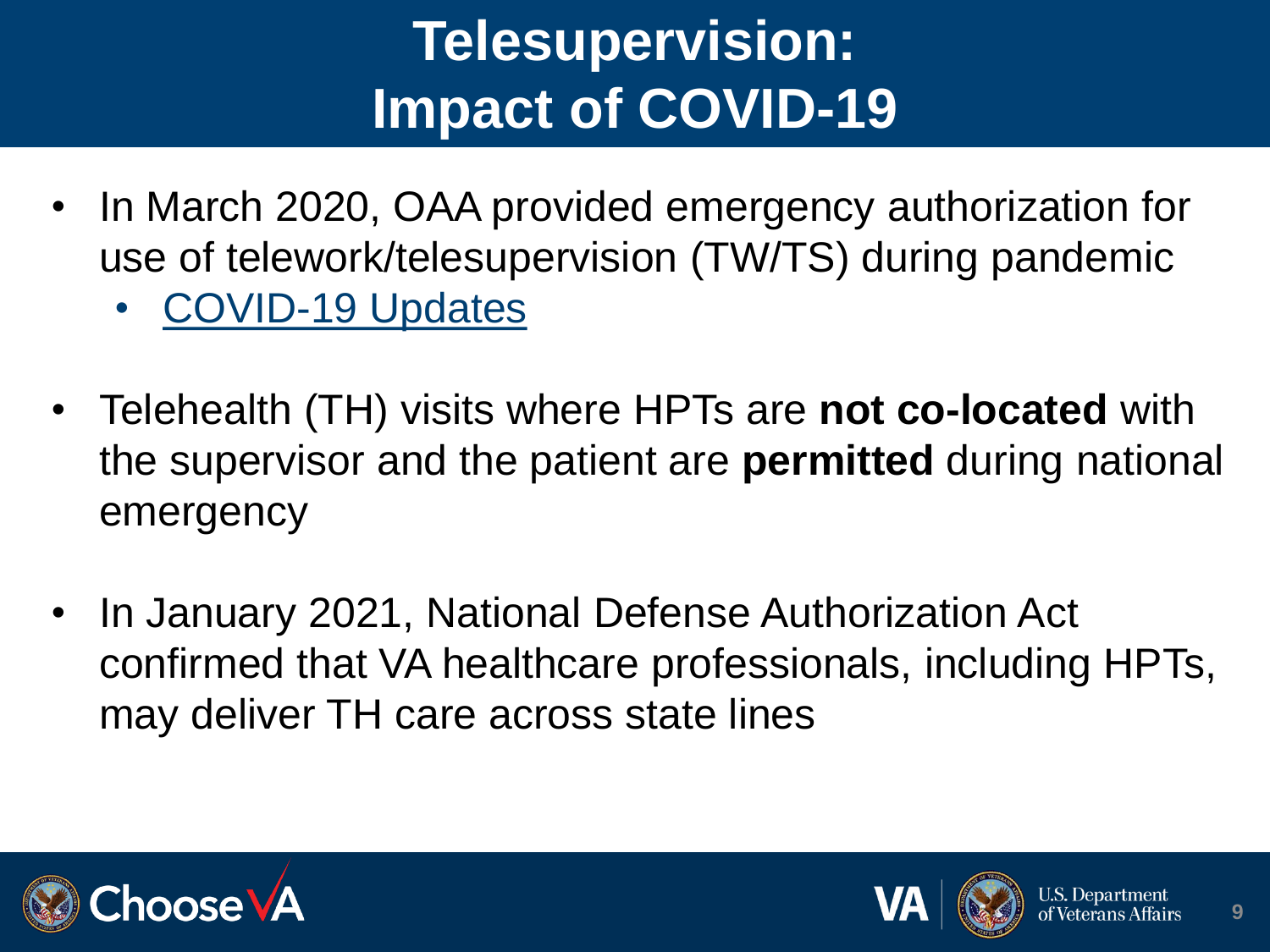#### **Telehealth Flexibilities: Data Feb 2020-21**

- From February 2020- 21, VA TH visits increased by 1600%
- Prior to March 2020, HPTs participated only in TH visits originating from a VA medical facility
- During pandemic, HPTs may engage in TH while teleworking





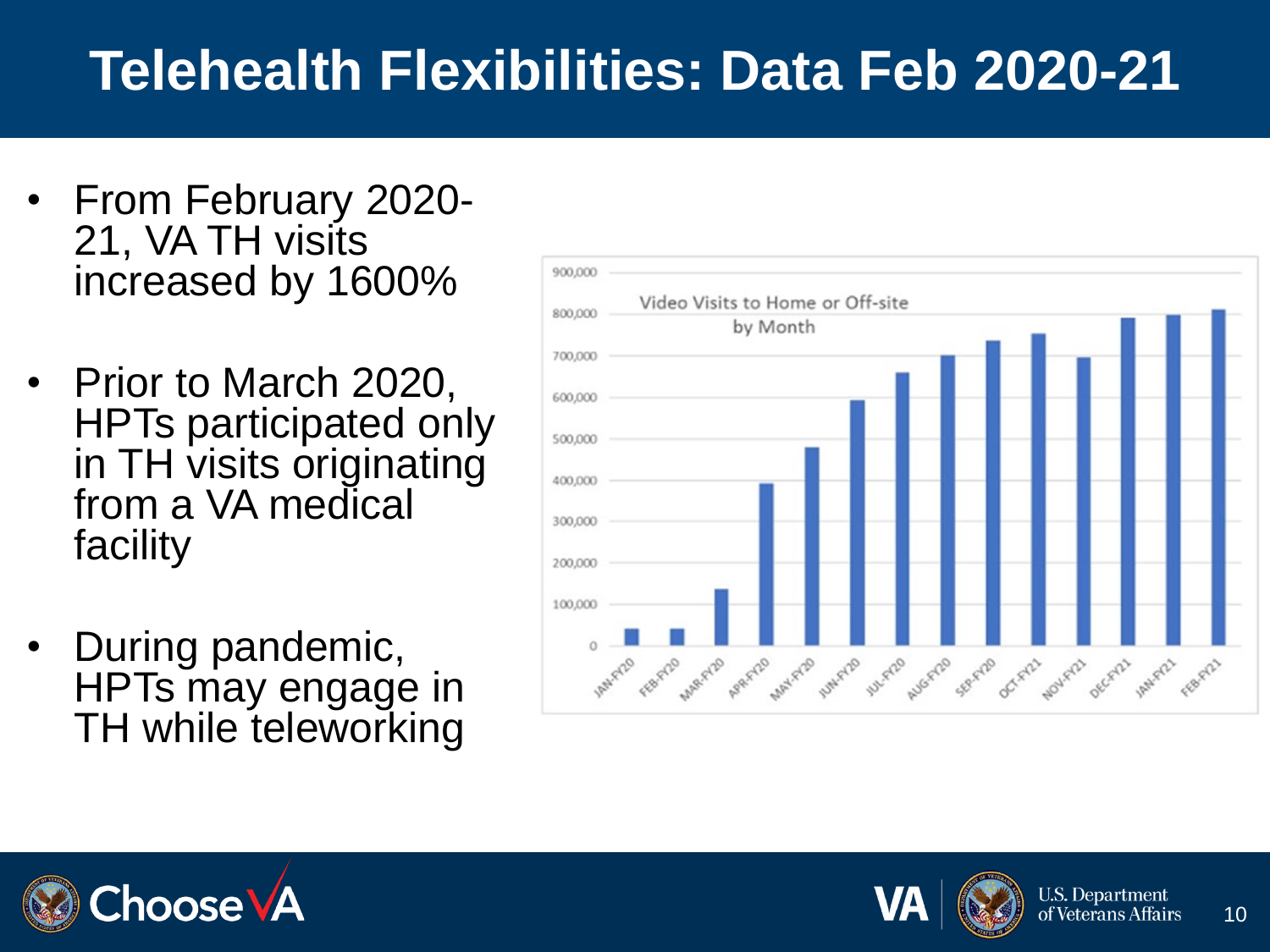#### **Post-Pandemic Directions**

- TW/TS flexibilities will be gradually reverted after emergency declaration is rescinded
- Important for training programs to prepare to return to Handbook 1400.04 policies
	- TH engagement
	- Community/home visits included
- OAA currently revising policies with TW/TS in mind
	- Unlikely to allow fully virtual training experiences





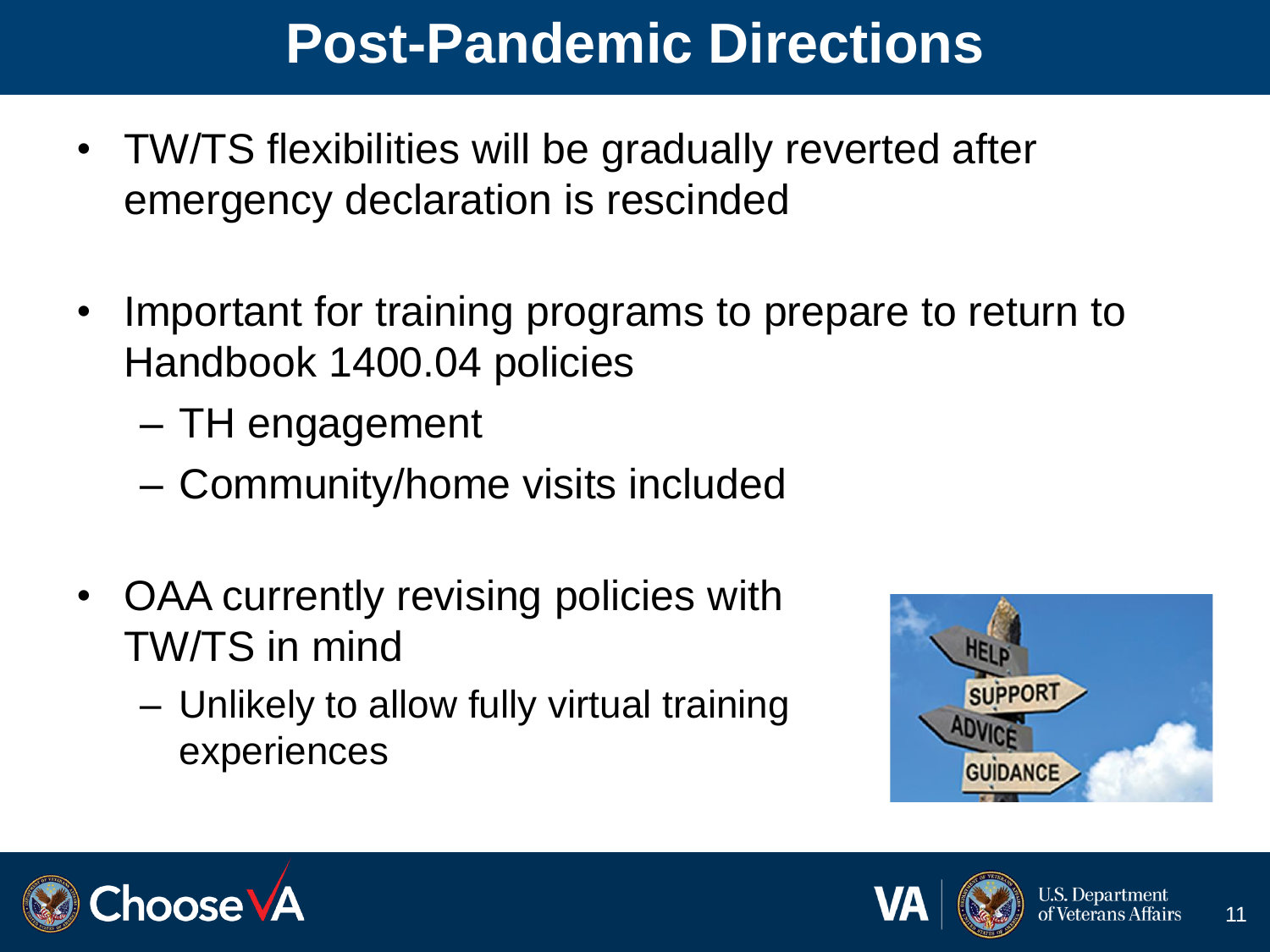### **OAA Innovations**

- **Diversity and Inclusion Initiative**  GeoMapping [Minority Serving Institutions \(sharepoint.com\)](https://dvagov.sharepoint.com/sites/VHAOAA/public/SitePages/Arc-GIS-Map.aspx)
- **Rural Health Faculty Development Initiative** [Rural Interprofessional Faculty Development Initiative -](https://dvagov.sharepoint.com/sites/VHAoaaSitePortal/RIFDI) Home (sharepoint.com)
- **Protected Time for Directors of Training** [OAA Staffing Guidelines \(sharepoint.com\)](https://dvagov.sharepoint.com/sites/VHAOAA/public/SitePages/OAA-Staffing-Guidelines.aspx)
- Developing HPT tracking system to follow personnel records from HPT through VA employment





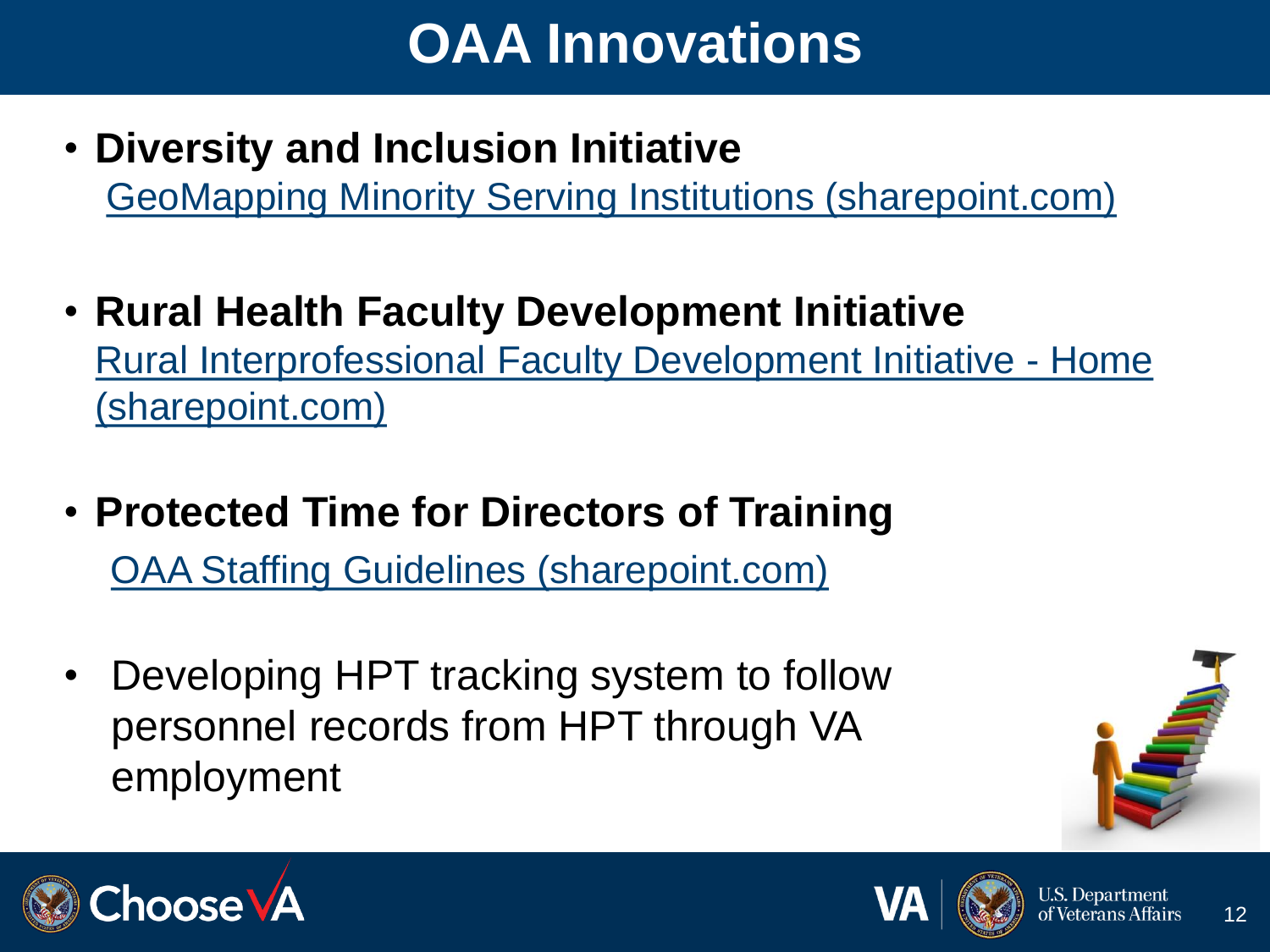# **Trainee Recruitment and Hiring Updates**

- VHA has supply (HPTs) and demand (vacancies) to fill critical staffing needs
- Agency invests \$2B annually to train
- Authority to use and promote non-competitive hiring flexibilities



• OAA and WMC co-chair Trainee Recruitment and Hiring Workgroup (TMRW)



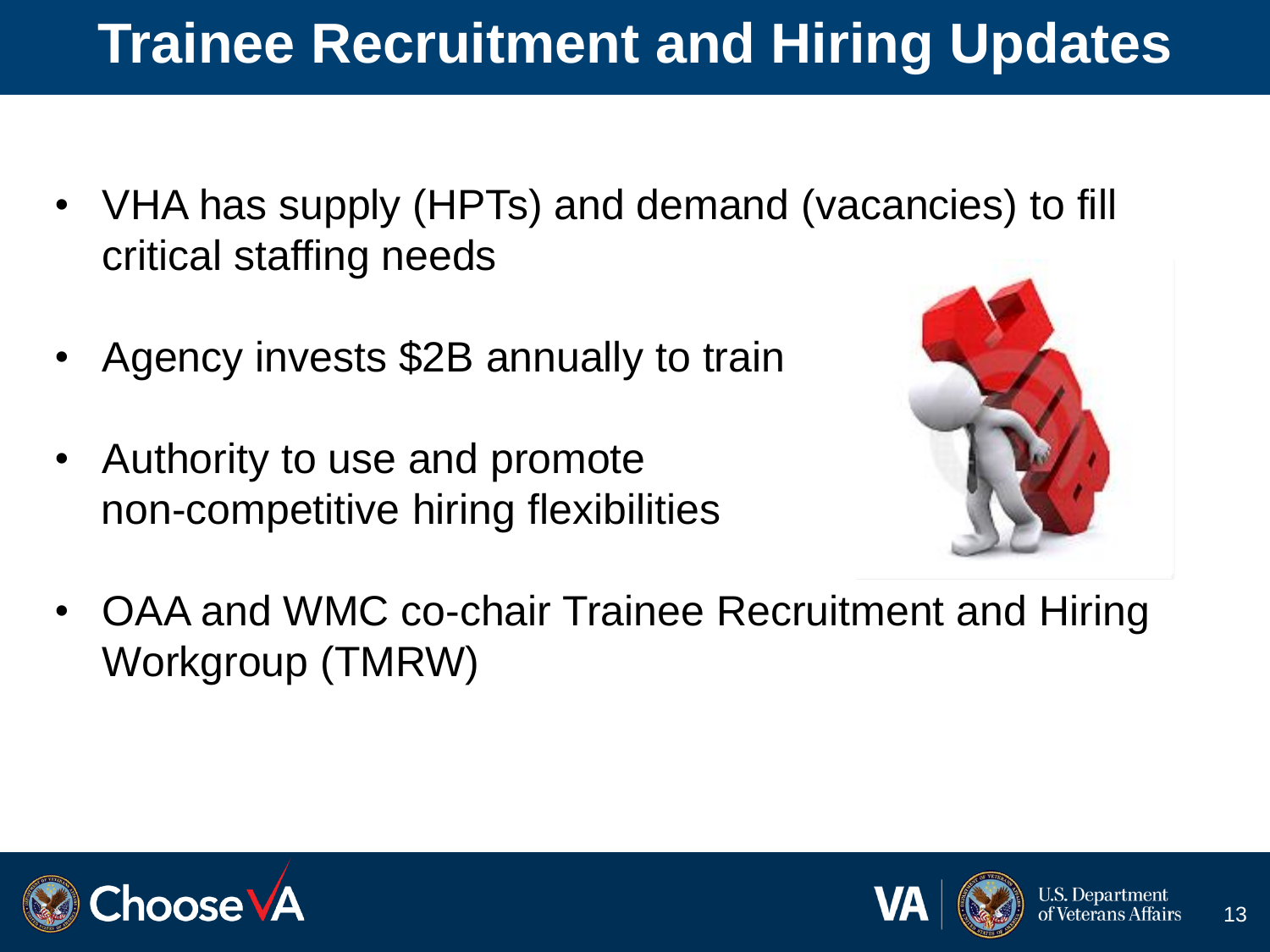### **TMRW Impact**

General strategies to leverage hiring flexibilities:

Redesigned [internal webpage](https://dvagov.sharepoint.com/sites/VHAOAA/public/SitePages/CareerOpportunities.aspx) to improve user experience



- Established [external webpage f](https://www.va.gov/oaa/careers.asp)or users outside VA firewall
- Created [microlearning video m](https://players.brightcove.net/2851863979001/default_default/index.html?videoId=6205345580001)arketing Trainee Recruitment Events
- Working towards automated placement software



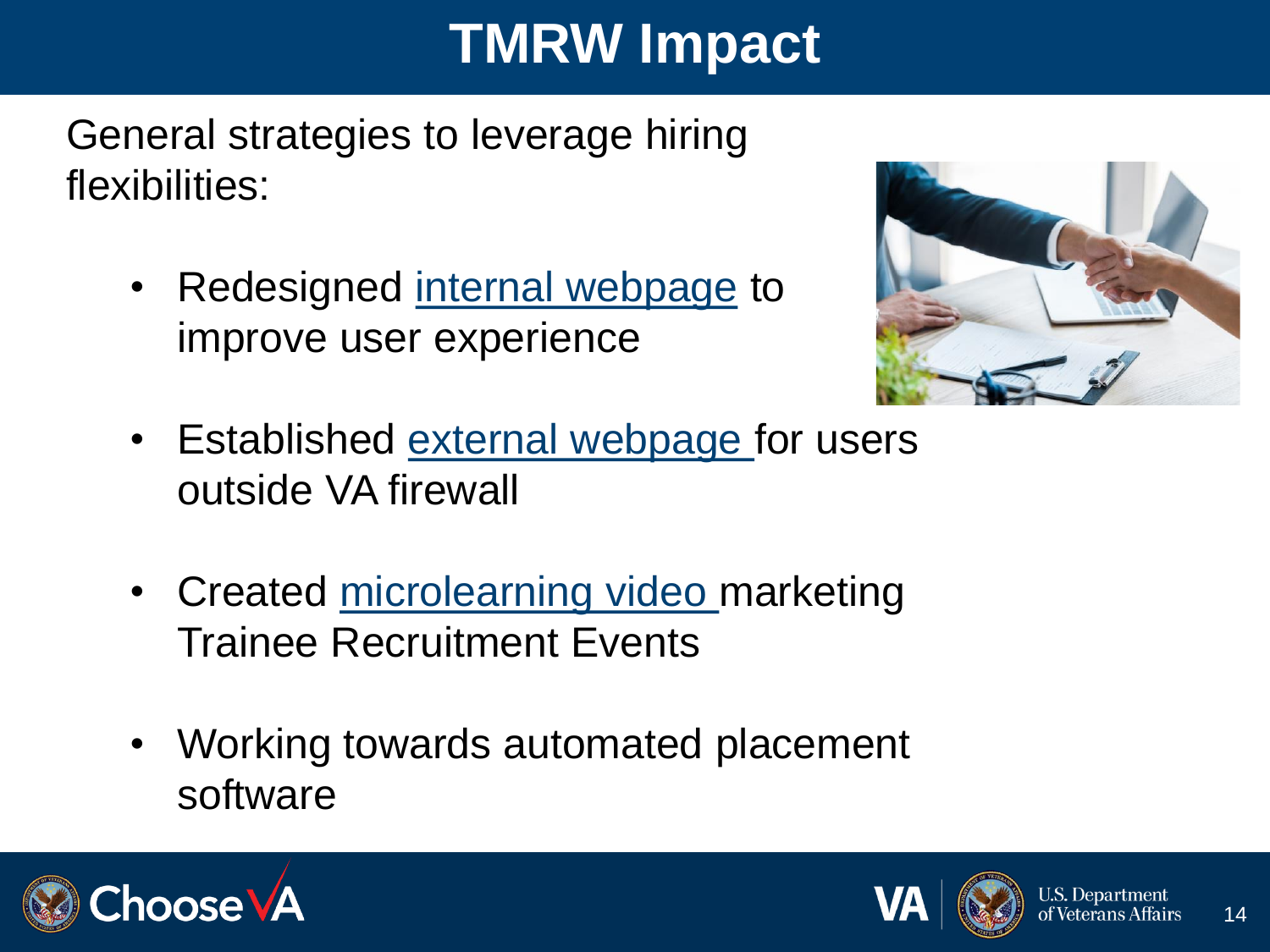### **TMRW Impact**

- Profession-Specific strategies to promote hiring into psychology vacancies:
	- Psychology Trainee Recruitment Event growth: Q1 & Q3
	- National HPT Recruiter intervention after HPT disqualifications
	- OAA/WMC continue to collaborate with OMHSP on the impact hiring has on imbalance of unfilled postdoctoral positions





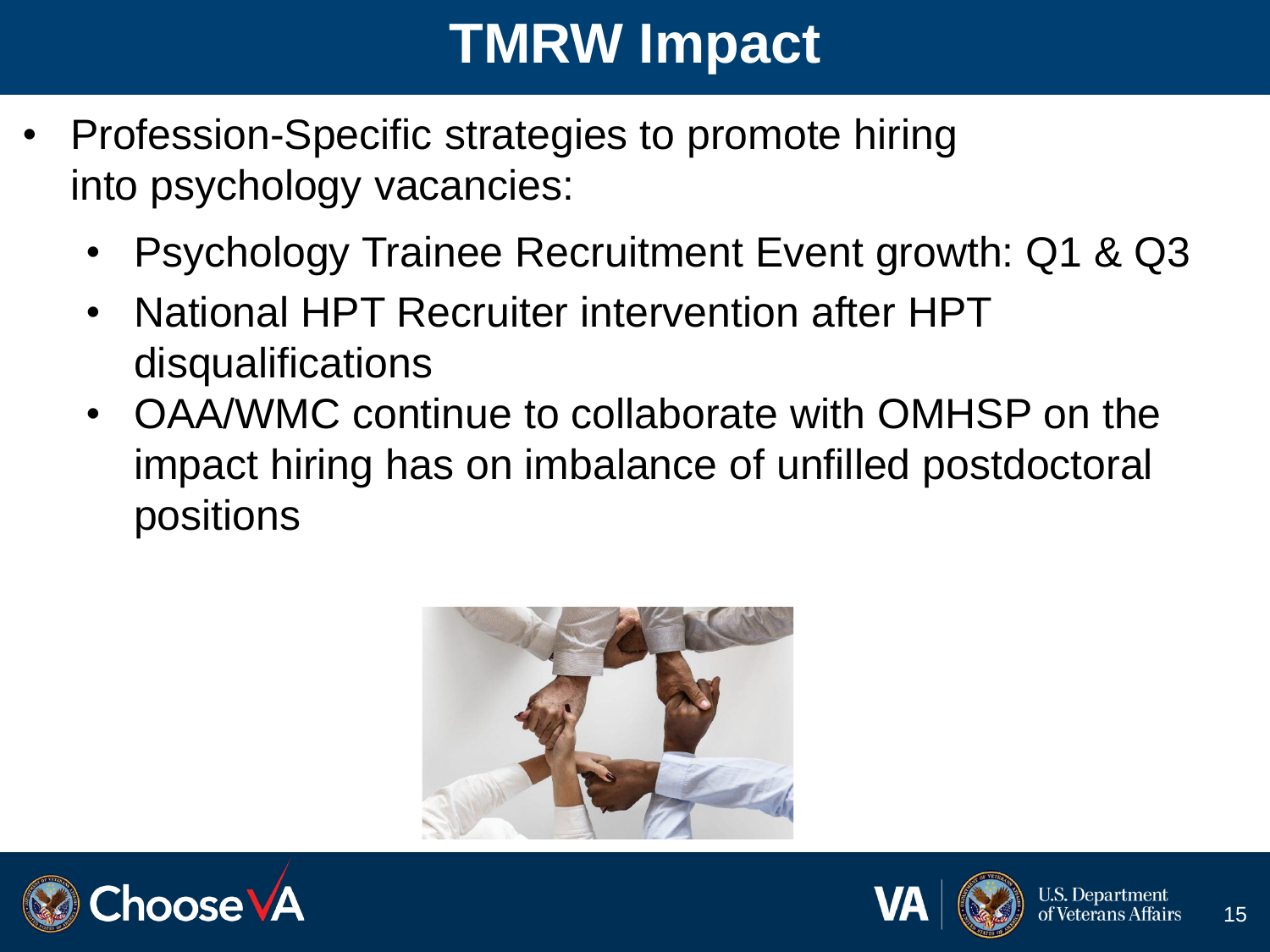# **Psychology TRE Data FY19-21**

- TREs begin in FY19 with psychology
- Nearly half of matched positions are in psychology
- One in three candidates in TRE accept an offer
- 717 total offers accepted between FY19 and FY21
- More recent data indicates larger increase in psychology positions/smaller gain in # HPTs



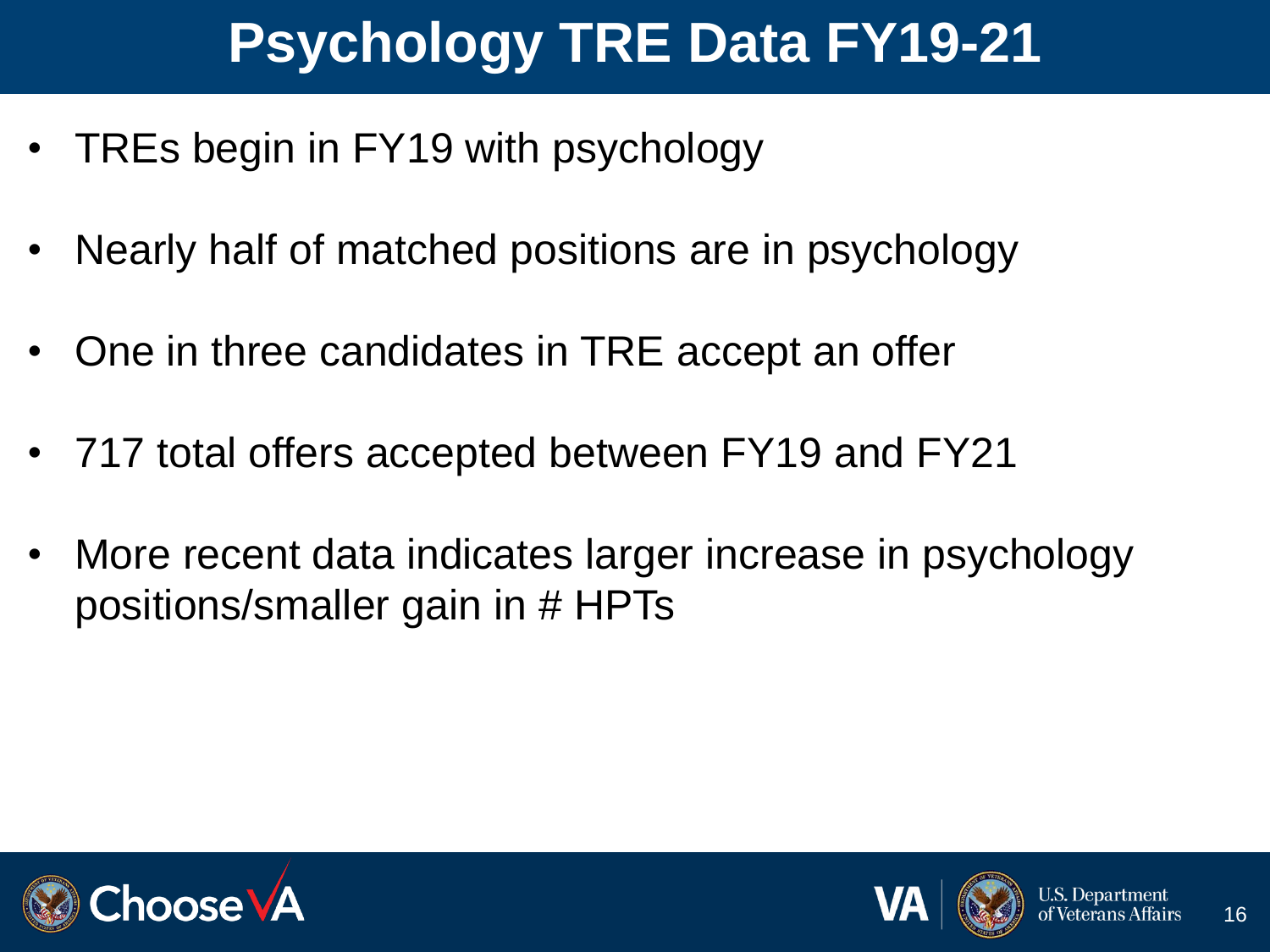#### **Psychology TRE Data FY19-21**

| <b>ALL-TIME TRE</b><br><b>DATA FY19-21</b> | # Registered<br><b>Candidates</b> | # Registered<br><b>VA Facilities</b> | #<br><b>Positions</b> | # Matches | # Meet &<br><b>Greets</b> | # Job<br><b>Interviews</b> | # Contingent<br><b>Job Offers</b> | # Accepted<br><b>Offers</b> |
|--------------------------------------------|-----------------------------------|--------------------------------------|-----------------------|-----------|---------------------------|----------------------------|-----------------------------------|-----------------------------|
| <b>All MH</b><br><b>Professions</b>        | 1519                              | 405                                  | 1720.9                | 3955      | 1388                      | 1190                       | 636                               | 459                         |
| <b>Psychology</b>                          | 922                               | 231                                  | 988                   | 2618      | 1678                      | 882                        | 477                               | 313                         |



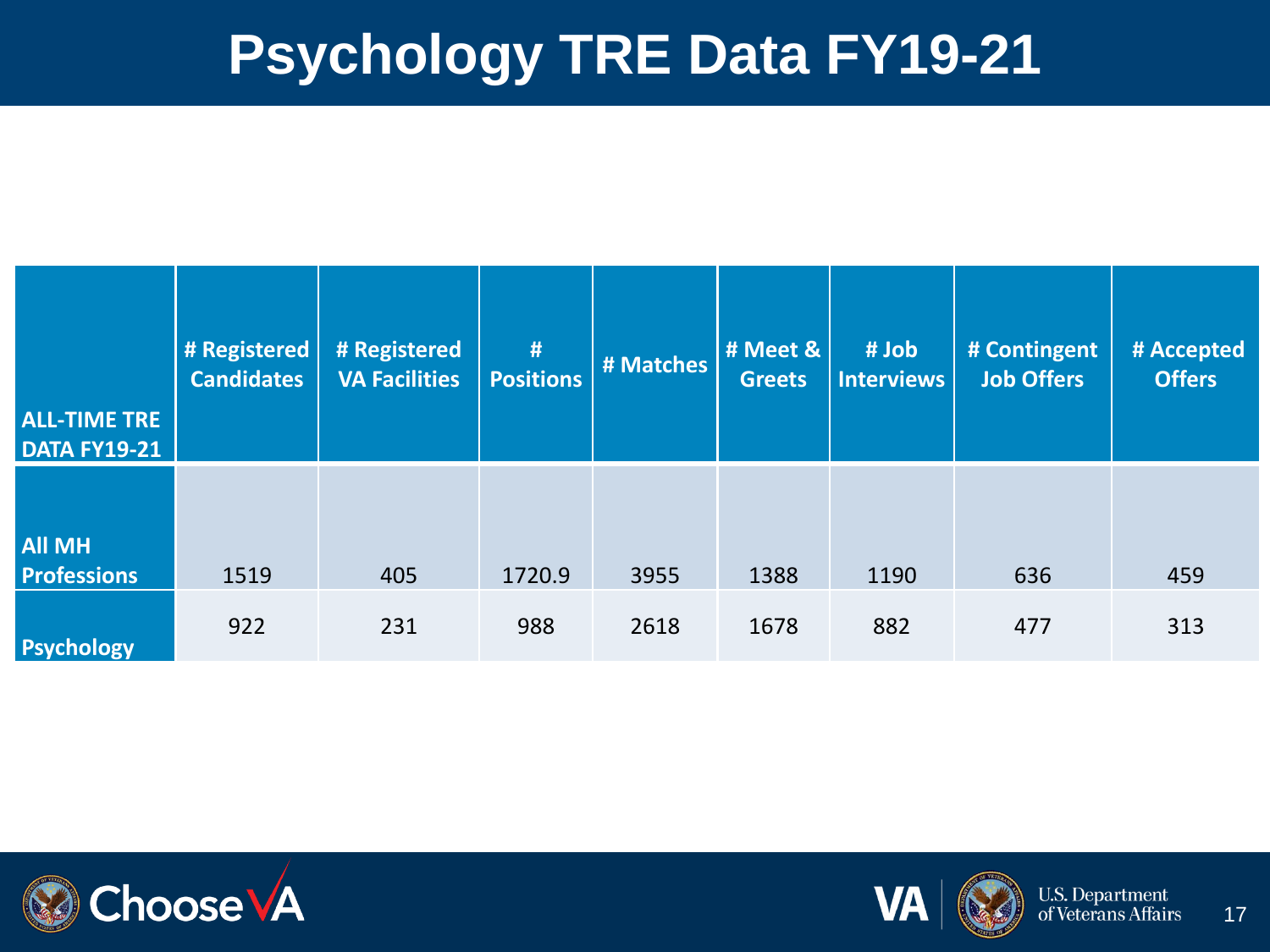#### **Additional Guidance & Recommendations**

- 1. Temporary appointments for HPTs
- 2. "Am I Eligible" Checklist
- 3. Match/fill rate verification process
- 4. APA and APPIC Fees





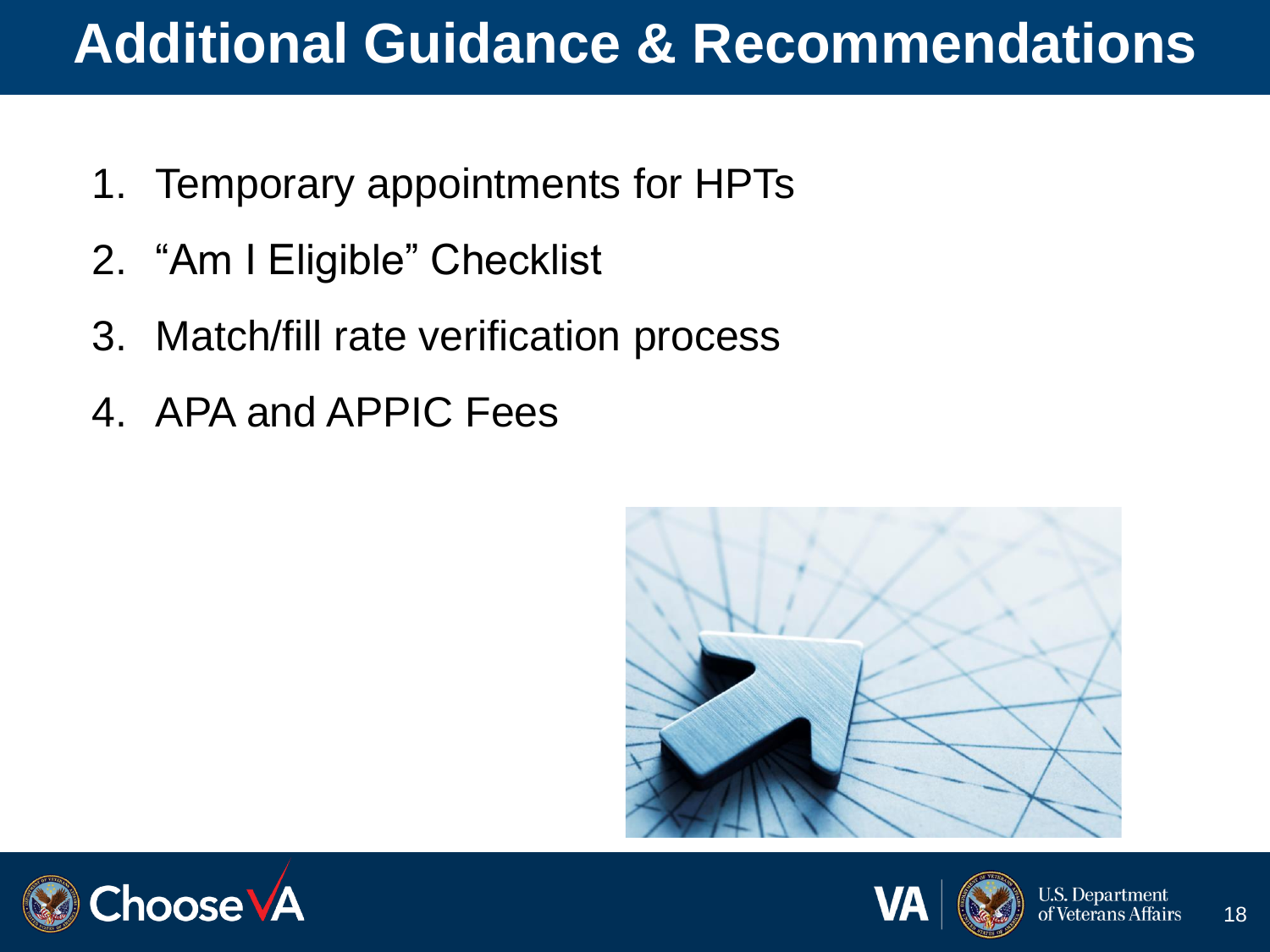### **NTE One-Year Appointment**

HPTs must be appointed in a not-to-exceed (NTE) one-year appointment.

- By law, a temporary appointment is less than one year
- Prevents HPTs from erroneously receiving benefits they are not entitled to under existing law (e.g., retirement, supplemental vision/dental insurance, etc.)
- HPTs in programs that are two years or longer should be re-appointed annually (including extensions)
- Training extensions may be granted in consultation with DEO, OAA and OMHSP



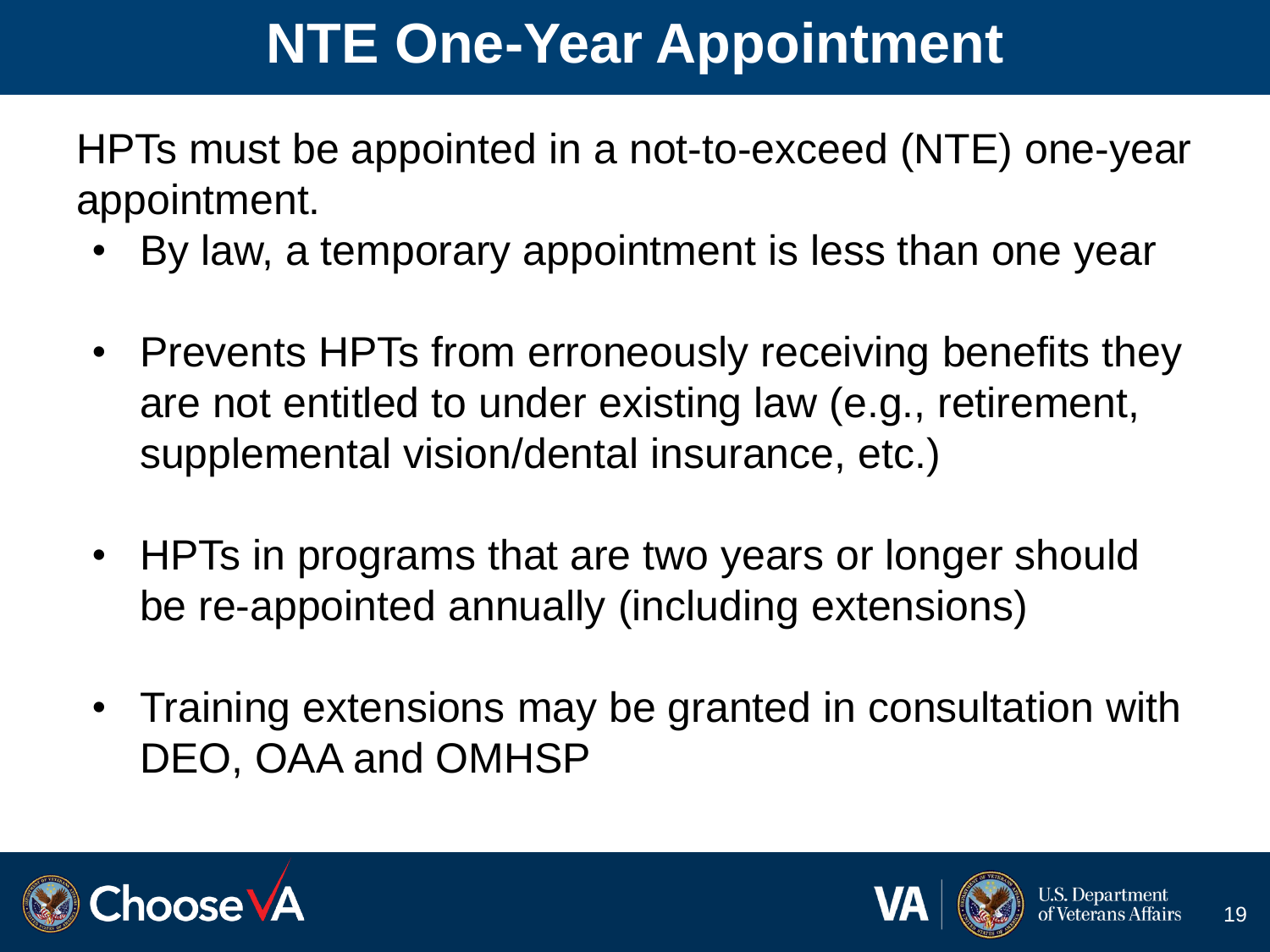# **Eligibility**

- [Recommend including OAA's link to Eligibility](https://www.va.gov/oaa/hpt-eligibility.asp)  Information on recruitment materials
- Prevents HPTs from receiving inconsistent information across VA facilities
- Updated as needed by OAA HPT Staffing Unit
	- [Am I Eligible? Checklist for VA HPTs](https://www.va.gov/OAA/docs/2021HPTInstructionsv4.pdf)
	- Drug Free Workplace
	- Selective Service
	- US Citizenship-Social Security **Requirements**







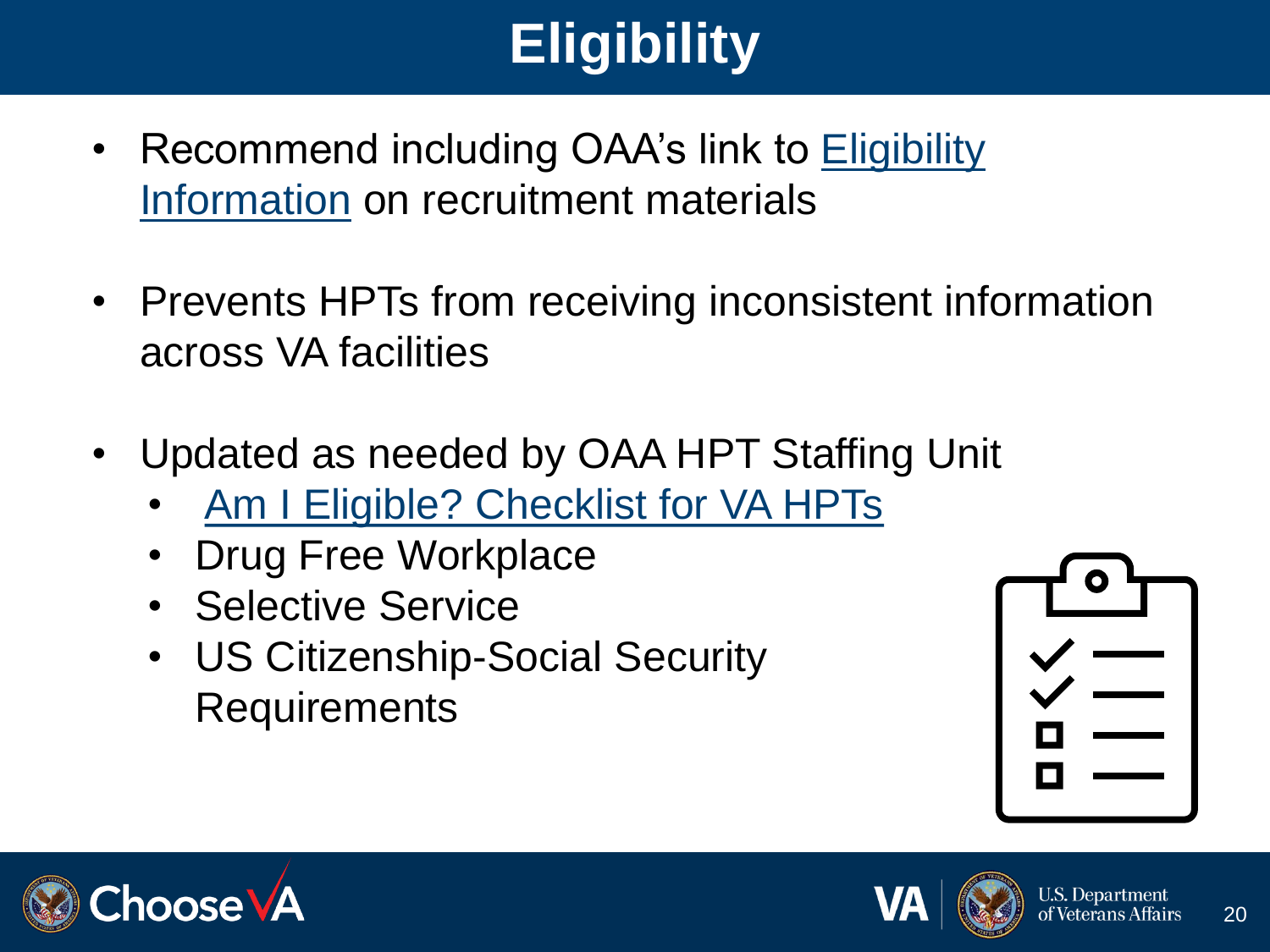#### **Match/Fill Rate Verification Process**

- OAA developed new process to verify positions filled for the upcoming academic year.
- **Step 1: Psychology Internship Match Portal** completed after Phase I/II (existing database)
- **Step 2:** Psychology internship *and* AHE postdoctoral residency positions verified after match and UND (new database) – **DEO completes**



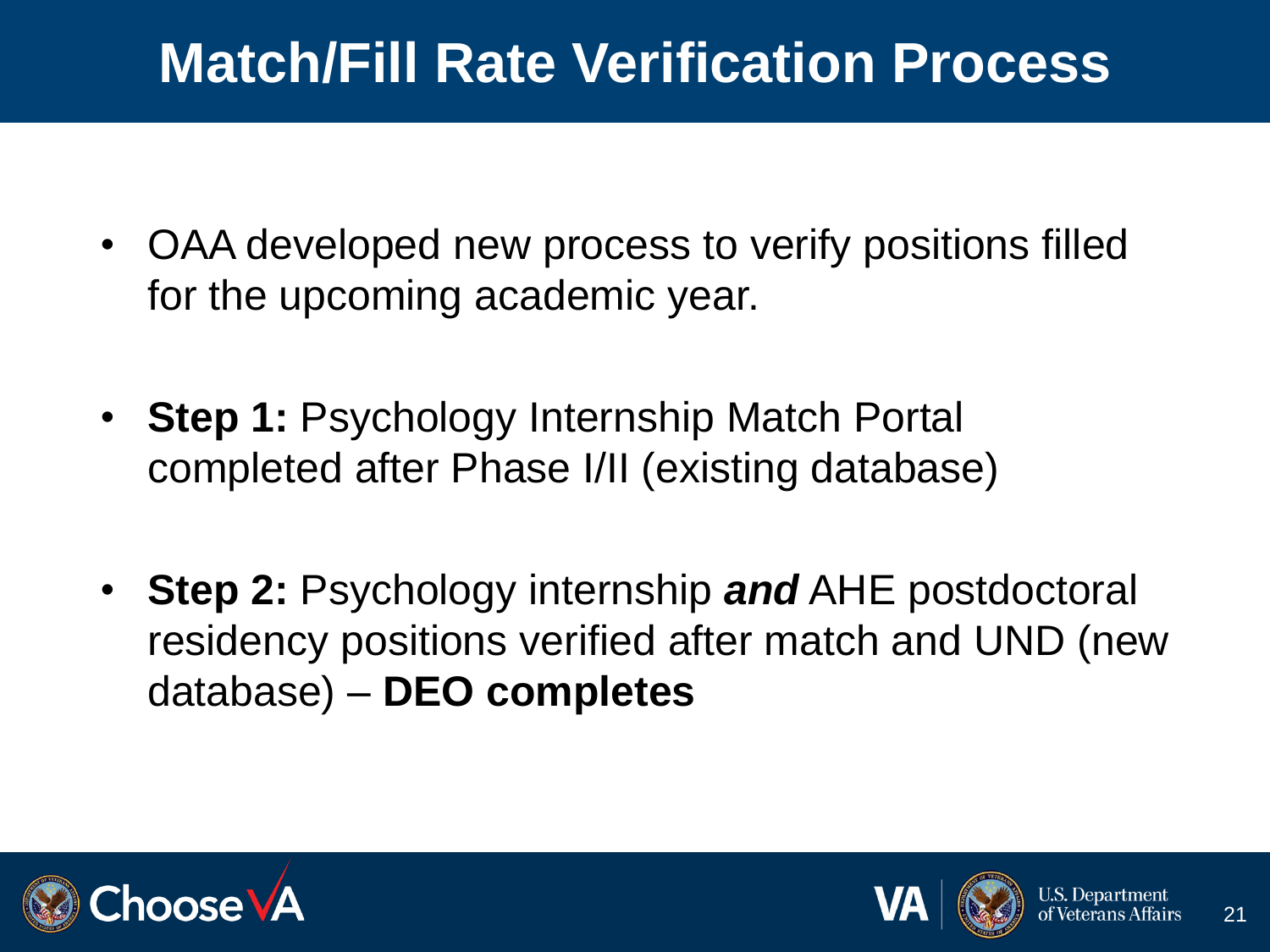### **APA & APPIC Fees**

- VA Enterprise-wide Psychology Training Accreditation [\(VEPTA](https://vaww.oaa.med.va.gov/VEPTA/)) renewed May 2022
	- You must notify OAA for the following actions:
		- Initial application submission
		- Site visit has been scheduled/completed
		- Update accreditation status



- No national contract with APPIC (membership fees are paid locally)
	- Ensure that you collaborate with DEO/fiscal to initiate 2237 (obligate funds) prior to invoice
	- Use purchase card to make payment



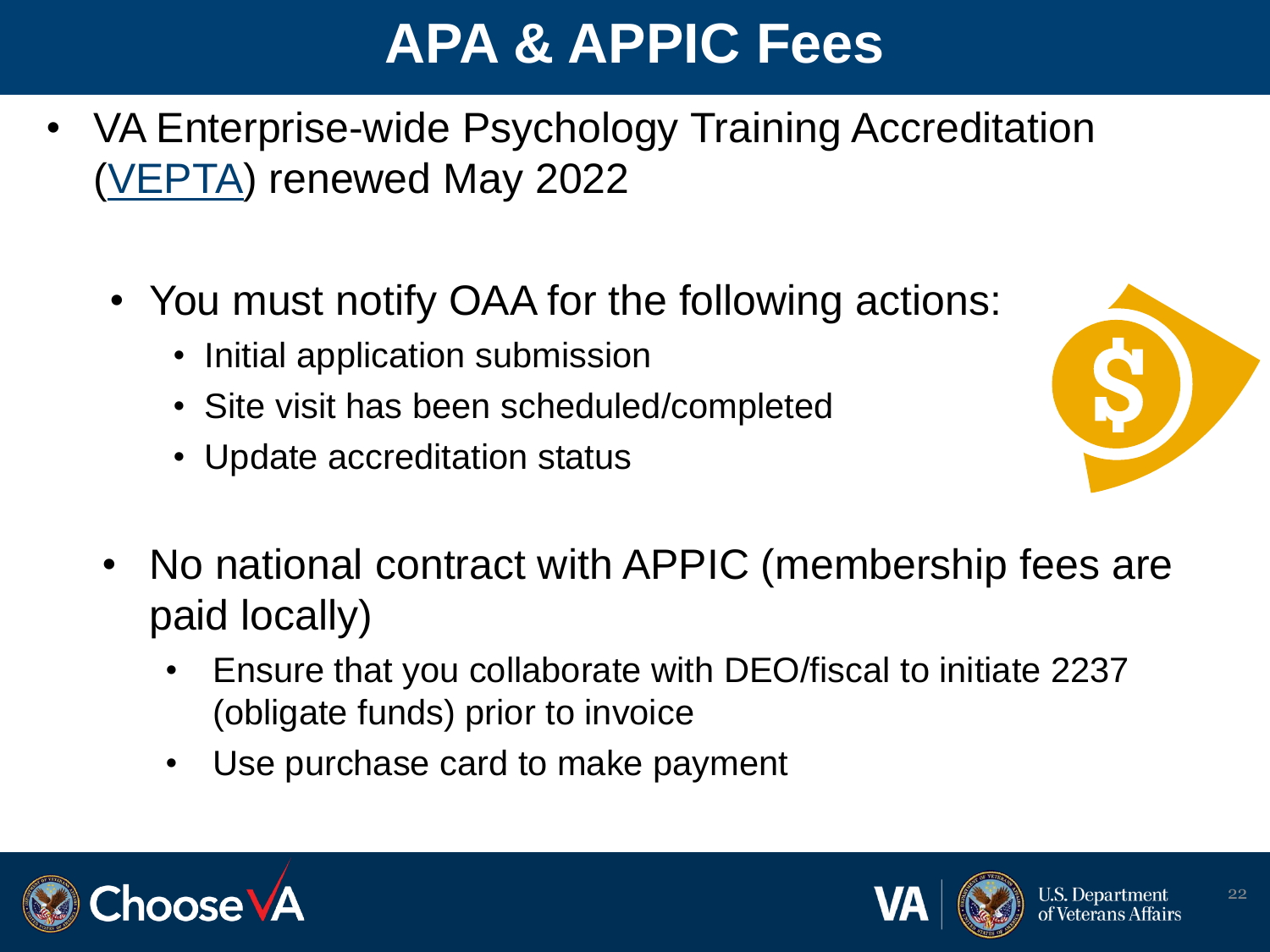#### **Resources**

- [Passion to Learn, Power to Heal: Our Story](https://content.yudu.com/web/448fx/0A448g9/75thAnniversary2021/html/index.html?origin=reader)
- [OAA Internet Page](https://www.va.gov/OAA/index.asp)
- [Office of Academic Affiliations Intranet -](https://gcc02.safelinks.protection.outlook.com/?url=https%3A%2F%2Fdvagov.sharepoint.com%2Fsites%2FVHAOAA%2Fpublic%2FSitePages%2FCOVID-19%2520Updates.aspx&data=05%7C01%7C%7Ce84ea60966c74dd574be08da2f90fe10%7Ce95f1b23abaf45ee821db7ab251ab3bf%7C0%7C0%7C637874597019714030%7CUnknown%7CTWFpbGZsb3d8eyJWIjoiMC4wLjAwMDAiLCJQIjoiV2luMzIiLCJBTiI6Ik1haWwiLCJXVCI6Mn0%3D%7C3000%7C%7C%7C&sdata=VM6DJ8EViNhe%2Fry7B%2BSECf0cyqUA2ru92rNnew5y9h4%3D&reserved=0) COVID-19 Updates (sharepoint.com)
- [Associated Health Fact Sheet](https://dvagov.sharepoint.com/sites/VHAOAA/public/Stats/Forms/Thumbnails.aspx?id=%2Fsites%2FVHAOAA%2Fpublic%2FStats%2FOAA%20Service%20Line%20Fact%20Sheet%5FAHE%5FCY22%20FINAL%2Epdf&parent=%2Fsites%2FVHAOAA%2Fpublic%2FStats)
- [Internal Non-competitive Hiring Flexibilities Webpage](https://dvagov.sharepoint.com/sites/VHAOAA/public/SitePages/CareerOpportunities.aspx)
- [External VA Careers Webpage](https://www.va.gov/oaa/careers.asp)